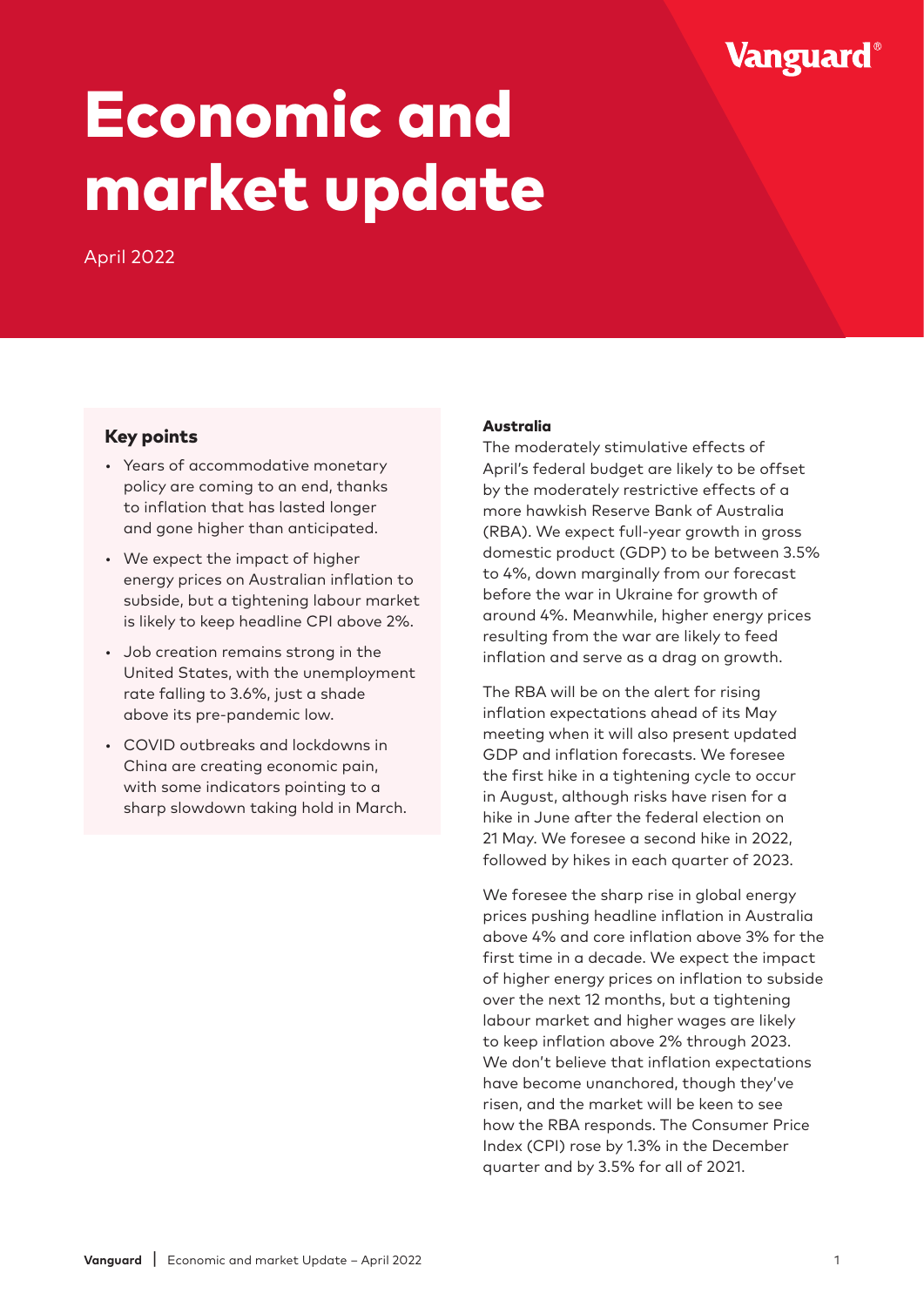The unemployment rate in Australia fell to 4.0% in February, the lowest since August 2008. The unemployment rate has only been lower before 1974, when the labour market survey was conducted quarterly. The labour force participation rate climbed to 66.4% on a seasonally adjusted basis, the highest in more than a decade.

#### United States

Recent developments have been consistent with our view for full-year GDP growth around 3.5% in the United States. GDP grew at an annual rate of 6.9% in the December quarter, up from 2.3% in the September quarter. For all of 2021, real GDP grew by 5.7%, compared with a contraction of 3.4% in 2020 when the pandemic set in.

Accelerating inflation and a still-tightening labour market have led us to revise our view on the Federal Reserve. We foresee the equivalent of six to eight 25-basis-point hikes in the funds rate target in 2022, with the potential for one or two 50-basis-point hikes in the mix. The Fed's March minutes revealed discussion around balance sheet reduction (so-called quantitative tightening), which could be announced as early as May. This would be achieved by allowing maturing Treasury and agency mortgage-backed securities to roll off, with the amount reduced ramping up to USD 95 billion per month.

The CPI rose by 8.5% in March compared with a year earlier, higher than the 7.9% yearon-year gain in February. Gasoline, food and shelter contributed the most to the broad increase. The core Personal Consumption Expenditures Price Index (PCE), the Fed's preferred inflation indicator, rose 0.4%, a slower pace of increase than the 0.5% reading in each of the four preceding months. We believe core inflation may have neared its peak but that elevated headline inflation, reflecting not just high energy prices but also accelerating food prices, is likely to be an increasingly important factor in the Fed's thinking.

The unemployment rate fell to 3.6% in March, just a shade above its pre-pandemic low, as job creation remained strong. We expect the unemployment rate to fall to its 3.5% pre-pandemic level in the second quarter and even further by year-end.

#### Euro area

The growth environment in the euro area is challenged by the war in Ukraine, the resulting higher energy prices, reduced confidence, and somewhat tighter financial conditions. We continue to foresee full-year GDP growth in a range of 2.5% to 3%, lower than our outlook before the war for growth of around 3.5%. Consumer confidence is at its lowest since the start of the pandemic, although additional fiscal stimulus (expected to amount to 1% of GDP) and the spending of accumulated savings from the pandemic should provide an economic boost.

The European Central Bank (ECB) left its main deposit rate unchanged at –0.5%. The ECB finds itself trying to balance significant risks, with record-high inflation suggesting a hawkish path and economic risks from the war in Ukraine suggesting a continuation of policy accommodation. At its March meeting the bank laid out a quicker reduction to its pace of bond buying. Monthly purchases under the Asset Purchase Program will total €40 billion in April, falling to €30 billion in May and €20 billion in June. It will then come to an end if the mediumterm inflation outlook hasn't weakened.

Headline inflation in the euro area shot up to 7.5% in March compared with March 2021. The increase was higher than what had already been a record 5.9% year-on-year rise in February. More than half of the latest surge in inflation was driven by energy prices. We continue to foresee headline inflation averaging between 6% to 7% for all of 2022, above our expectations before the war in Ukraine of 3% to 4%.

The unemployment rate in the euro area fell to 6.8% in February from a revised 6.9% in January, the 12th straight month of decline. Wage pressures continue to build, but less so than in the United Kingdom or the United States.

#### United Kingdom

We continue to foresee full-year GDP growth in the United Kingdom in a range of 3.5% to 4%, lower than our expectation before the war in Ukraine of growth somewhat above 4%. Consumer confidence is at a 16-month low, with accelerating inflation driven by higher energy prices testing households. GDP rose by 0.1% in February on a month-to-month basis, down from January's strong 0.8% bounce back.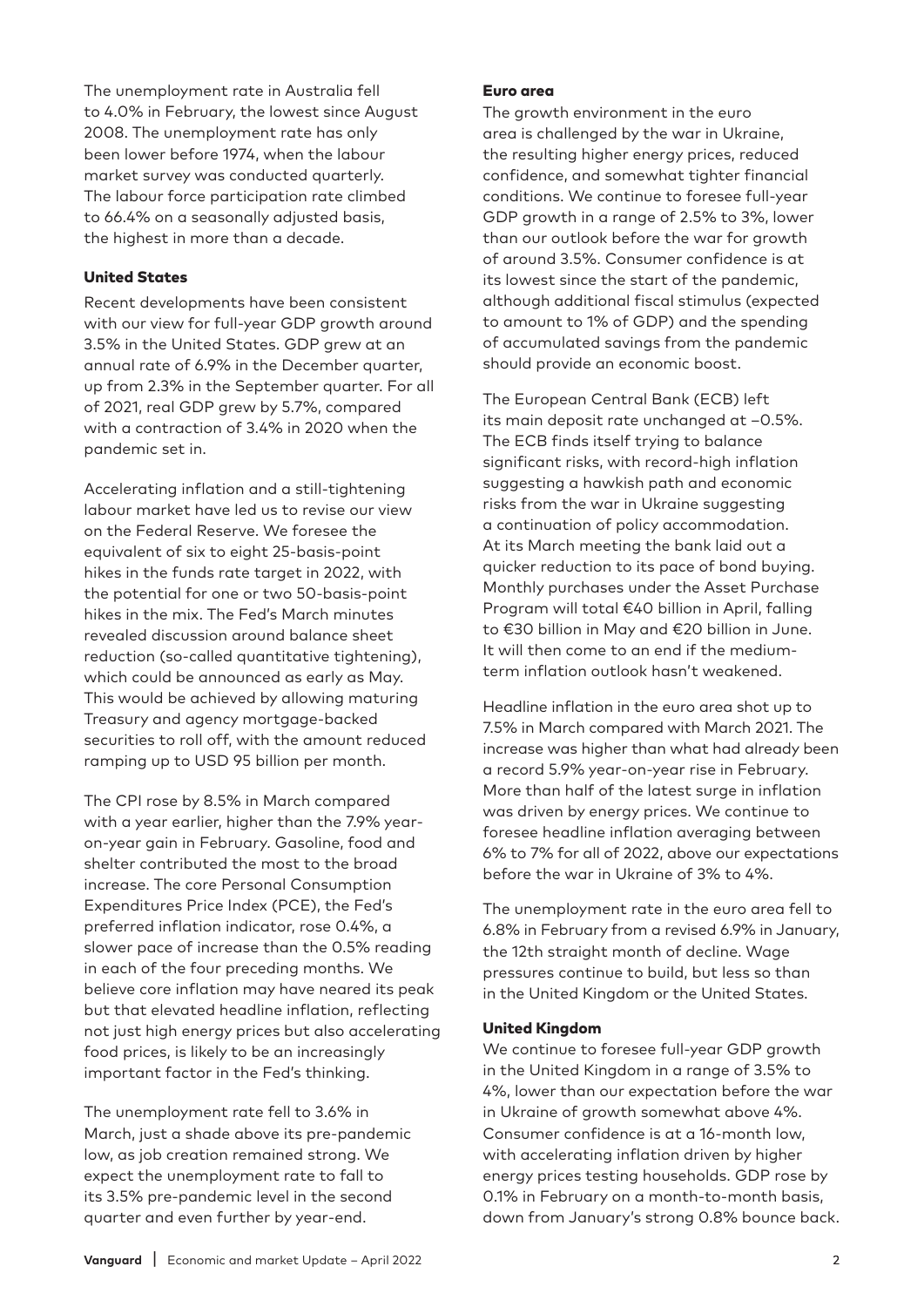As is the case with many other developed market central banks, the Bank of England (BOE) needs to strike a balance between stemming inflation and not choking off growth, which is under pressure from the effects of the war in Ukraine. The BOE voted at its March meeting to raise the bank rate by 25 basis points to 0.75%. We maintain our view that the BOE will likely initiate another 25-basis-point hike at its May meeting, with an additional hike in the second half of the year, for a bank rate of 1.25% at year-end.

Headline inflation in the United Kingdom jumped to 7.0% in March compared with a year earlier, up from a 6.2% year-on-year reading in February. Fuel prices, up 30.7% compared with March 2021 and by a record 9.9% monthon-month, drove the gains. We expect headline inflation to spike to above 8% in April to reflect a 54% increase in a government energy price cap that is adjusted twice a year.

The unemployment rate in the United Kingdom fell to 3.8% in the three months through February, hitting its pre-pandemic level and down from 3.9% in the three months through January. The decline reflected in part an increase of 76,000 in the number of working-age people considered economically inactive, driven by people who have retired or are looking after family or dealing with long-term illness.

#### China

Worsening COVID outbreaks have led to lockdowns affecting more people in China than at any other point since 2020. Purchasing managers' index readings imply that a sharp economic slowdown took hold in March. The March composite PMI reading of 48.8 was down more than three points from February's 51.2 reading and was the first reading below 50 (which signals contraction) since August 2021. China set an official 2022 growth target of 'around 5.5%' at the early-March National People's Congress, the lowest growth target it has ever set. We maintain our forecast for 2022 growth of around 5%.

We expect China to stimulate its economy on multiple fronts, including monetary, fiscal, and regulatory, to try to achieve its 5.5% growth target. Fixed asset investment far exceeded consumption in the first two months of the year, which we view as evidence of China's commitment to fiscal stimulus, totalling around 4.5 trillion yuan (about USD 700 billion) in the first six months of the year. We expect fiscal support, including the potential for direct stimulus checks, to facilitate consumption during lockdowns.

Consumer price inflation in China rose in March at its fastest pace in three months as food prices climbed amid widespread COVID-related lockdowns. Consumer prices were up 1.5% compared with a year earlier, greater than the 0.9% year-on-year rise in February. Fuel prices were up 25%, driven by higher energy prices related to the war in Ukraine. Producer prices, meanwhile, rose by 8.3% compared with a year earlier, greater than the consensus estimate but down from an 8.8% year-on-year reading in February. We recently revised our forecast for full-year 2022 inflation to around 2.3% from around 2% given elevated global oil prices, but that's still below the government's 3% target.

#### Emerging markets

We continue to see economic growth around 5.5% in emerging markets broadly in 2022, but high food and energy prices related to the war in Ukraine place risks firmly to the downside. Energy prices have risen steadily since the start of the year but have moderated at elevated levels recently. And although higher commodities prices do benefit some emerging economies, they're a negative taken in the aggregate. Higher food prices have also stoked tensions in some emerging markets.

Expectations for central bank rate cuts next year in economies that have raised rates this year speak to the slowdown risk. Even as central banks in some emerging markets continue to raise interest rates in the face of persistent inflation, markets are pricing in rate cuts for 2023 in anticipation of weaker economies. This is the case in much of emerging Europe and Latin America, although not as much in emerging Asia, where current account balances are favourable and inflation is relatively low. Markets in Poland, the Czech Republic, Chile, Brazil, and Mexico all are pricing in rate hikes through 2022 and rate cuts a year from now.

Higher global oil and commodities prices are exacerbating inflation, which has shown signs of persistence in many emerging markets.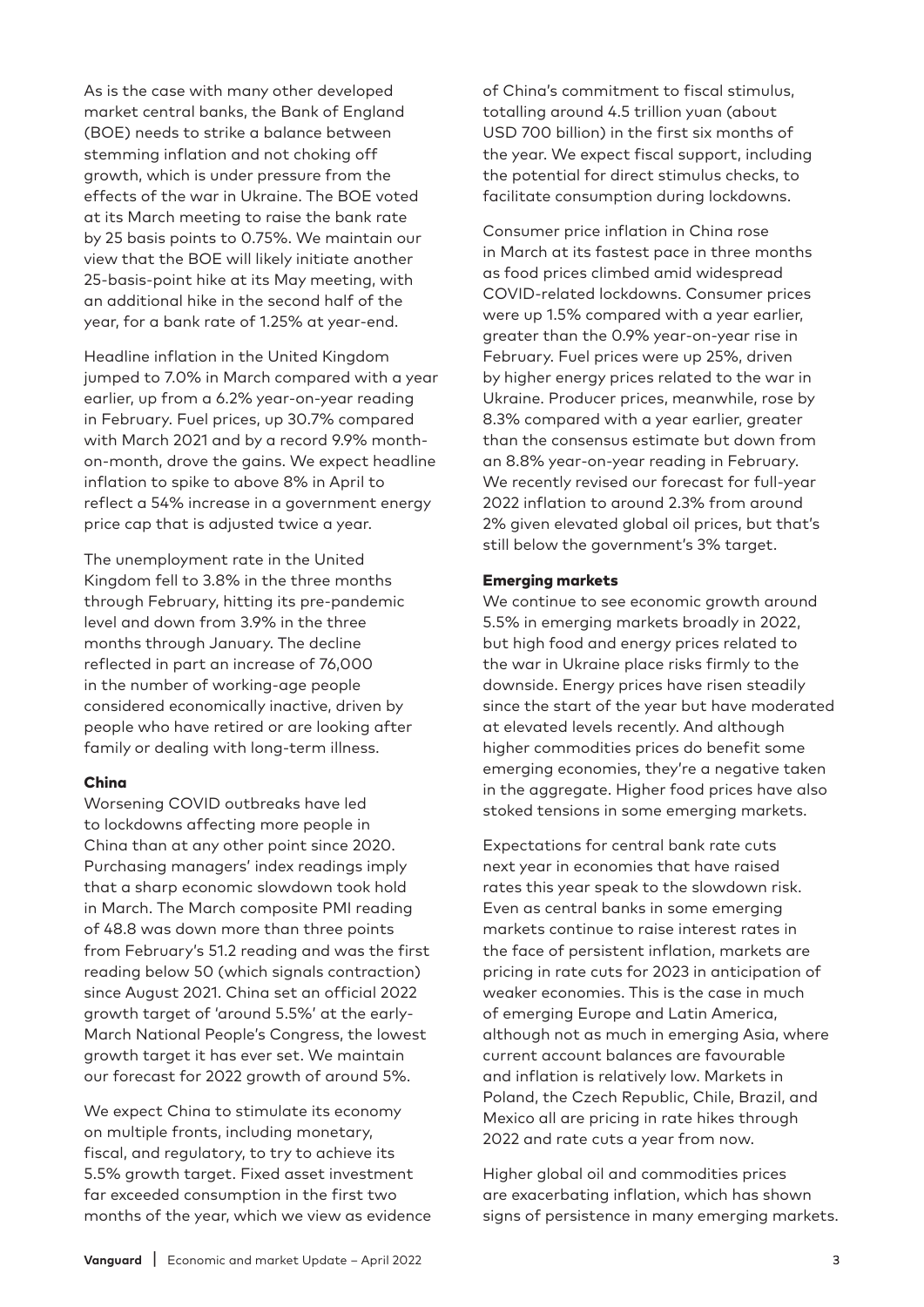The effect remains relatively milder in emerging Asia. The CPI in Mexico rose by 7.45% in March compared with a year earlier, higher than a 7.28% year-on-year rise in February. Mexico's central bank foresees core inflation falling back to its 3% target only in the first quarter of 2024. Year-on-year inflation in Malaysia, on the other hand, registered just 2.2% in February and core inflation came in at 1.8%.

#### Asset class return outlooks

Vanguard's 10-year annualised outlooks for equity and fixed income returns are unchanged since the March 2022 economic and market outlook. The probabilistic return assumptions depend on market conditions at the time of the running of the Vanguard Capital Markets Model® (VCMM) and, as such, can change with each running over time.

| ASSET CLASS                             | <b>MEDIAN</b><br>VOLATILITY (%) | 10-YEAR ANNUALISED<br><b>RETURN FORECAST</b> |
|-----------------------------------------|---------------------------------|----------------------------------------------|
| <b>Australian equities</b>              | 21.8                            | $3.7\% - 5.7\%$                              |
| Global ex-Australia equities (unhedged) | 19.5                            | $4.2\% - 6.2\%$                              |
| Australian aggregate bonds              | 5.2                             | $1.9\% - 2.9\%$                              |
| Global bonds ex-Australia (hedged)      | 4.2                             | $2.1\% - 3.1\%$                              |

Important: The projections or other information generated by the Vanguard Capital Markets Model regarding the likelihood of various investment outcomes are hypothetical in nature, do not reflect actual investment results, and are not guarantees of future results. Distribution of return outcomes from the VCMM are derived from 10,000 simulations for each modelled asset class. Simulations are as of 31 March 2022. Results from the model may vary with each use and over time.